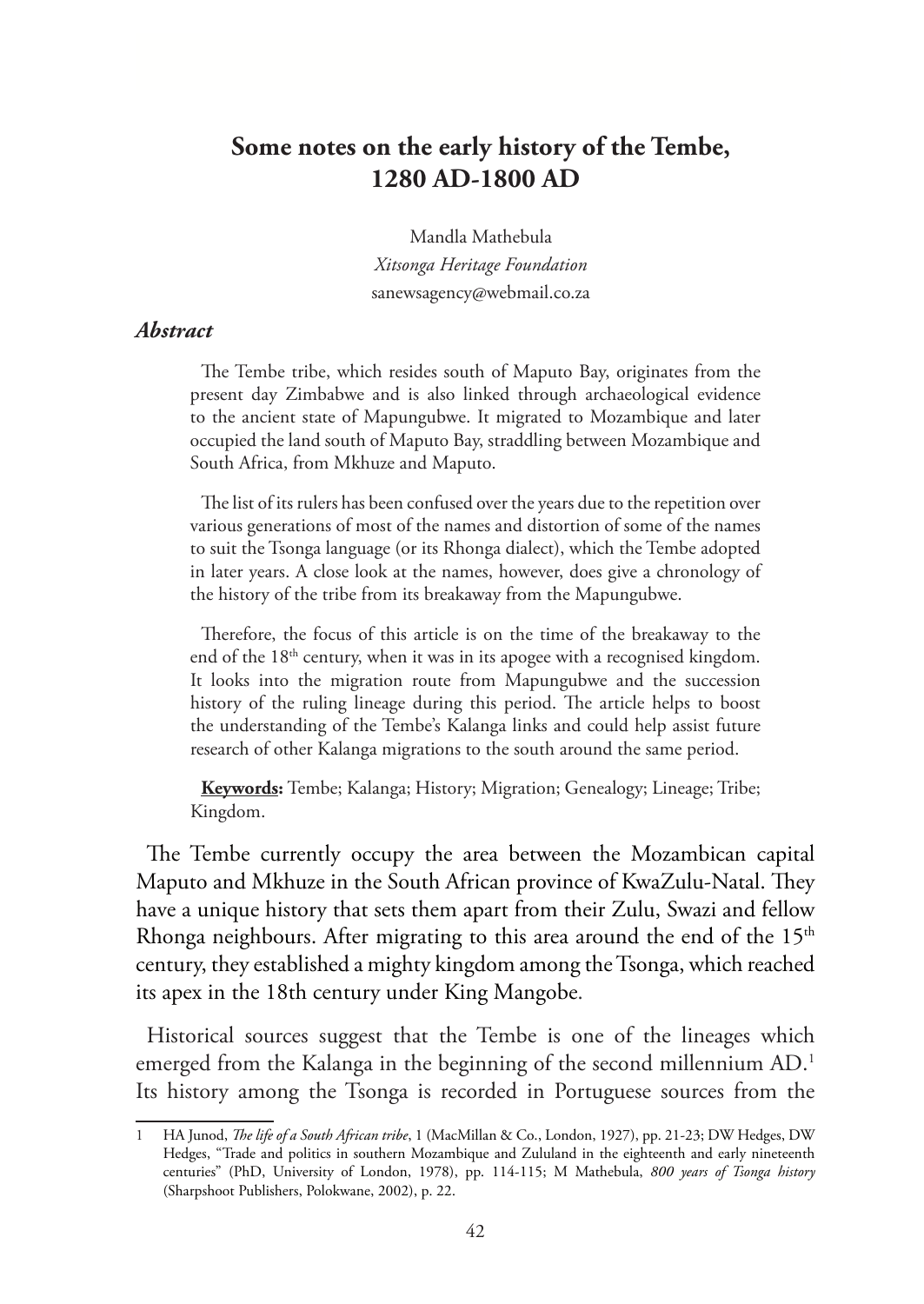middle of the millennium, when the lineage had established a large kingdom among the Tsonga.<sup>2</sup> Nothing about the lineage is recorded before this period and very little is documented in its first hundred years of its contact with the Europeans. Thus, oral and archaeological evidence is the only tool to reconstruct the missing data.

Oral accounts of the Tembe associate them with the Kalanga, prior to the lineage becoming part of the Tsonga.<sup>3</sup> Tembe people have a salutation, "Nkalanga"4 similar to "Khalanga"5 of the Valoyi, another lineage with Kalanga origin and a kingdom among the Tsonga<sup>6</sup>.

New evidence suggests the Tembe were part of the Mapungubwe culture7 , which dates back to 1075 AD.<sup>8</sup> The evidence is based mainly on the discovery of pottery at the Tembe cemetery at Matutwini (also Matutuine or Matutuin), suggesting a link to Mapungubwe,<sup>9</sup> either posterior or from common background.10 The period of the decline of Mapungubwe also coincides with the period of the Tembe's movement towards Mozambique, datable to around 1280 AD through oral and archaeological evidence. Sources also suggest that the Tembe are an eastern outlier of what they call "Mapungubwe K2 formation".

There is generally confusion regarding the genealogy of the Tembe from this period, mainly due to the repetitive nature of the names among their leaders across the generations. Therefore, the name of the leader of the Tembe around this period is not mentioned among the various works that have so far been

<sup>2</sup> RJ Kloppers, "The history and representation of the history of the Mabhudu-Tembe" (MA, University of Stellenbosch, 2003), p. 10; D Webster, "Tembe-Thonga kinship: The marriage of anthropology and history", *Cashiers d'Etudes Africaines*, 104 (XXVI), 1986, p. 613.

<sup>3</sup> HA Junod, *The life of a South African tribe,* p. 23; E Eldredge, *Kingdoms and chiefdoms of southeastern Africa: Oral traditions and history* (University of Rochester Press, Boydell & Brewer, 2015), p. 122; M Mathebula (Personal Collection), interview, G Liesegang (History professor, University of Eduardo Mondlane, Maputo)/ M Mathebula (Researcher, Xitsonga Heritage Foundation), 11 December 2012; D Webster, "Tembe-Thonga kinship...", *Cashiers d'Etudes Africaines*, 104 (XXVI), 1986, p. 613; RJ Kloppers, "The history and representation of the history of the Mabhudu-Tembe" (MA, University of Stellenbosch, 2003), p. 14.

<sup>4</sup> HA Junod, *The life of a South African tribe*..., p. 23; DW Hedges, "Trade and politics...", p. 115.

<sup>5</sup> AA Jaques, *Swivongo swa Machangana (Vatsonga)* (Sasavona Publishers, Braamfontein, 1938), p. 127

<sup>6</sup> HA Junod, *The life of a South African tribe*..., pp. 21-22.

<sup>7</sup> G Liesegang, "Of doubt dates, invisible states and partly visible population movements: New views on political structures and population movements in southern Mozambique ca. 1100 to present" (Paper, African Archaelogy Network Conference, Kampala, 2-8 August 2012), p. 25; M Mathebula (Personal Collection), interview, G Liesegang/M Mathebula, 11 December 2013.

<sup>8</sup> E Eldredge, Kingdoms and chiefdoms of southeastern Africa *Kingdoms and chiefdoms …*, p. 11.

<sup>9</sup> M Mathebula (Personal Collection), interview, G Liesegang/M Mathebula, 11 December 2013

<sup>10</sup> G Liesegang, "Of doubt dates, invisible states and partly visible population movements…" (Paper, AAN Conference 2012), p. 25.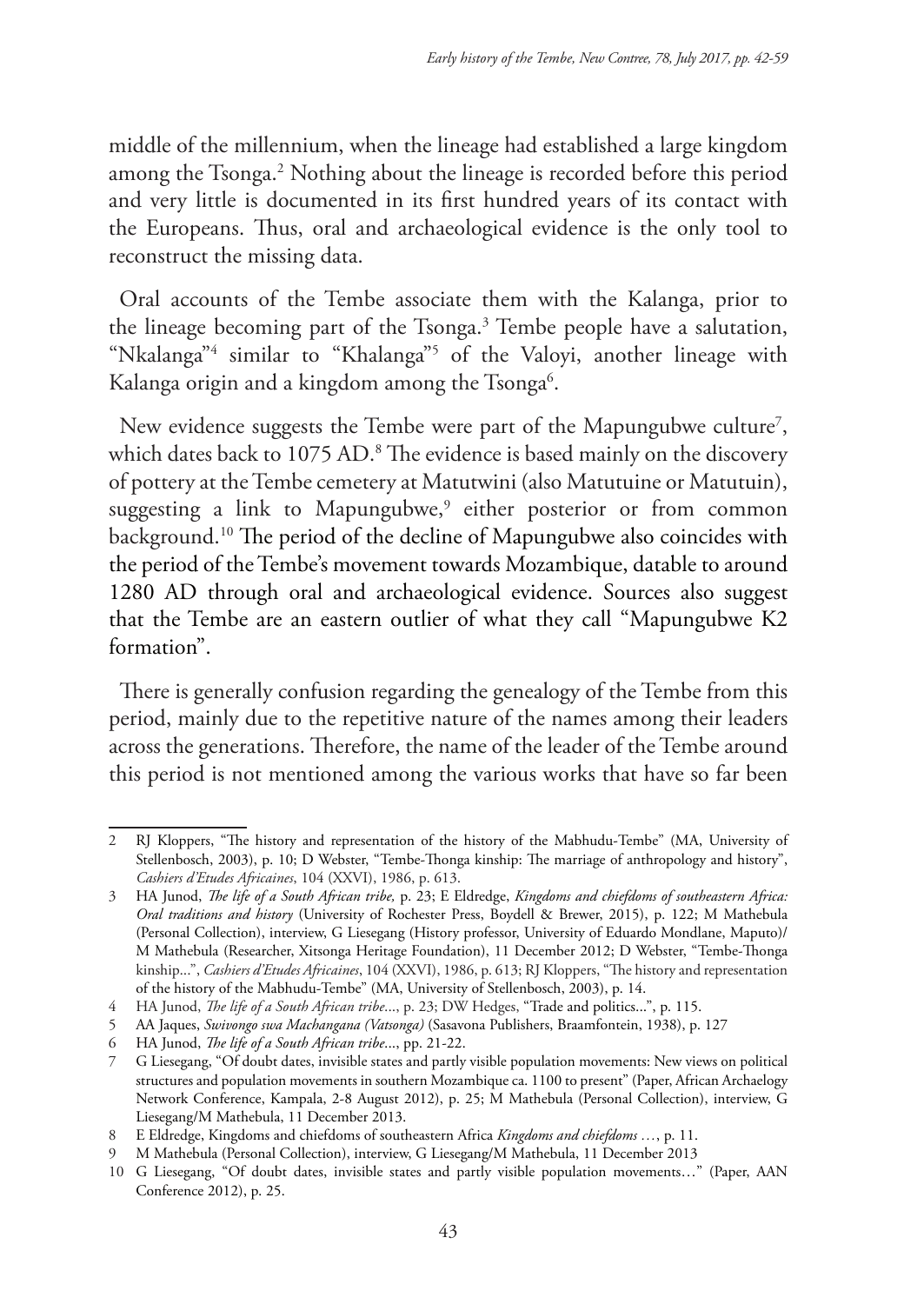published. However, its mystery may be hidden in the story of origin among the Rhonga, a sub-identity of the Tsonga to which the Tembe belong.

Two names are believed to be those of the first recorded human beings among the Rhonga. Both names are repeated in the Tembe genealogy in later years. One of these is "Nsilambowa",<sup>11</sup> which repeats itself in the Tembe genealogy in later generations in a slightly different form.12 The Tembe is also the only lineage that regards this name as its traditional possession rather than any of the other lineages that share this legend.13 The name means "one who grinds vegetables".<sup>14</sup> The other historic name is that of "Likalahumba", meaning "the one who brought a glowing cinder in a shell".15 Some accounts seem to suggest that Likalahumba was a man and Nsilambowa a woman,<sup>16</sup> while others regard them simply as the first two human beings.<sup>17</sup> The name Likalahumba also repeats itself among the Tembe in later generations in the form of "Dhlahumba" or "Ludahumba".18

Therefore, it is likely that the names represent the originator and successor to the originator of the Tembe.<sup>19</sup> Although many accounts do not state, who among these names came first, thus portraying the names as belonging to either the same man or the first man and woman, those who do are consistent in stating that Likalahumba emerged first, followed by Nsilambowa.<sup>20</sup> Other sources simply state that Likalahumba was senior and Nsilambowa junior.<sup>21</sup>

In similar circumstances, there is a legend of "Gwambe" and "Dzavana", who are also thought to be first men among some Tsonga groups with Kalanga

<sup>11</sup> HA Junod, *The life of a South African tribe*..., pp. 21, p. 349.

<sup>12</sup> RJ Kloppers, "The history and representation of the history of the Mabhudu-Tembe" (MA, University of Stellenbosch, 2003), p. 10; AT Bryant, *Olden times in Zululand and Natal* (Longmans, Green & Co Ltd, 1929), p. 293; AA Jaques, *Swivongo swa Machangana...,* p. 122; HA Junod, *The life of a South African tribe...*, p. 25; DW Hedges, "Trade and politics...", pp. 261-262; M Mathebula, *800 years of Tsonga history…*, p. 23.

<sup>13</sup> M Mathebula (Personal Collection), interview, M Tembe (Member, Tembe Royal House, Manguzi)/M Mathebula (Researcher, Xitsonga Heritage Foundation), 19 October 2006.

<sup>14</sup> HA Junod, *The life of a South African tribe*..., 1, p. 21; M Mathebula (Personal Collection), interview, XE Mabaso (Senior Lecturer, UNISA, Linguistics)/M Mathebula (Researcher, Xitsonga Heritage Foundation), 8 June 2017; M Mathebula (Personal Collection), interview, T Khosa (Co-Editor, VIVMAG, Johannesburg)/M Mathebula (Researcher, Xitsonga Heritage Foundation), 8 June 2017.

<sup>15</sup> HA Junod, *The life of a South African tribe*..., p. 349.

<sup>16</sup> HA Junod, *The life of a South African tribe*..., pp. 349-350.

<sup>17</sup> HA Junod, *The life of a South African tribe*..., pp. 21-22.

<sup>18</sup> D Webster, "Tembe-Thonga kinship...", *Cashiers d'Etudes Africaines*, 104 (XXVI), 1986, p. 613.

<sup>19</sup> HA Junod, *The life of a South African tribe*..., p. 21.

<sup>20</sup> M Mathebula (Personal Collection), interview, M Tembe/M Mathebula, 19 October 2006; M Mathebula (Personal Collection), interview, T Khosa/M Mathebula, 8 June 2017.

<sup>21</sup> M Mathebula (Personal Collection), interview, M Tembe/M Mathebula, 19 October 2006; M Mathebula (Personal Collection), interview, M Mthembu (researcher, Department of Education, KwaZulu-Natal, Durban)/M Mathebula (researcher, Xitsonga Heritage Foundation), 11 November 2000.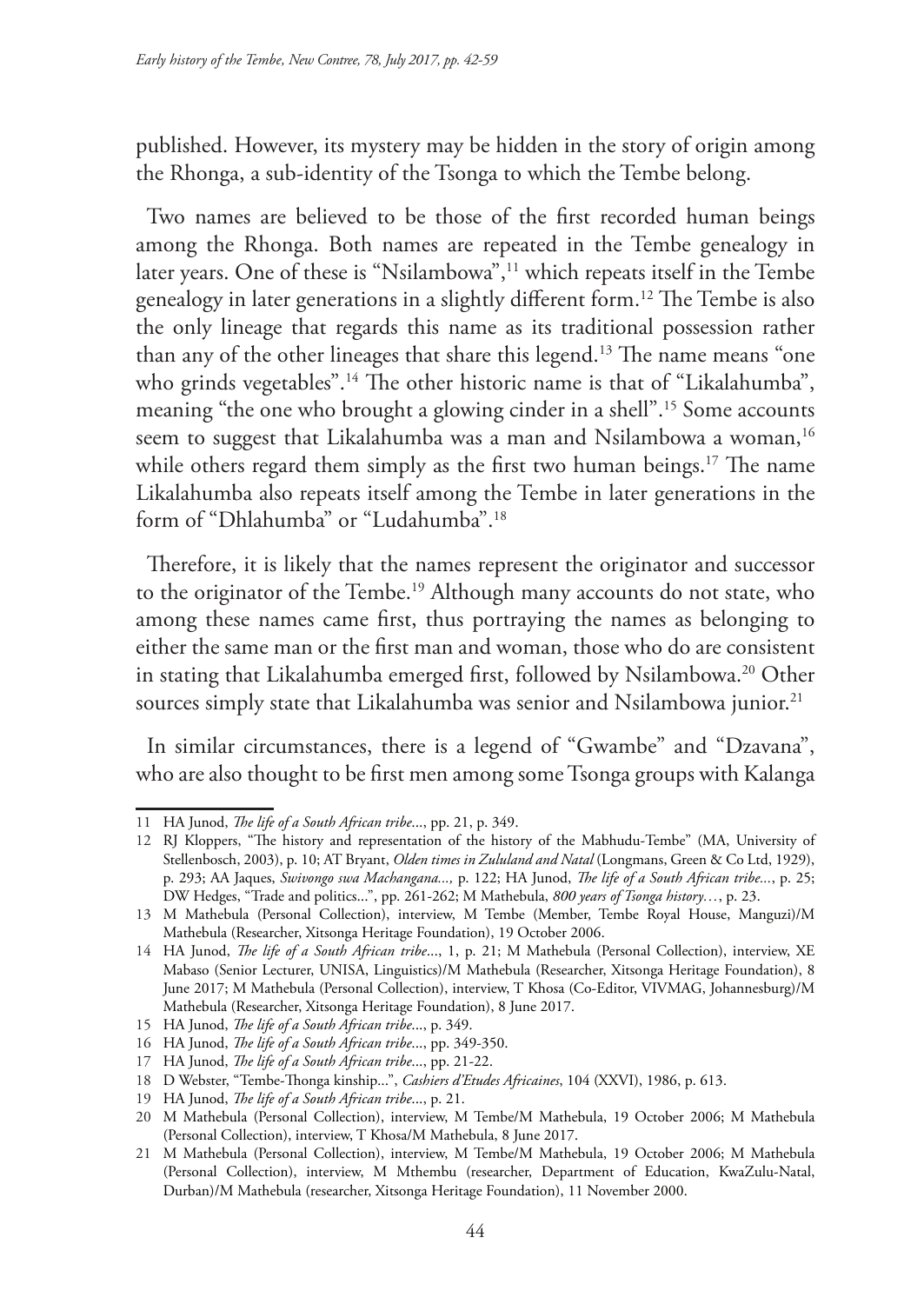origin.22 The two names are found among the Copi, as the originator of the tribe and his successor, although the successor's name often takes the form of Zavala.<sup>23</sup> Other sources interpret the two names to refer to Gwambe as the originator of the Valoyi<sup>24</sup> and Dzavana as the originator of the N'wanati<sup>25</sup> (both found among the Tsonga), apparently because the name Gwambe appears in both the Valoyi and the Copi; and the N'wanati are part of the Copi.26

Therefore, from Mapungubwe, the Tembe nucleus would have moved to the direction of Pafuri<sup>27</sup> with Likalahumba, and proceeded to the lower Limpopo valley.<sup>28</sup> They would have arrived in Nkomati valley,<sup>29</sup> with Tembe,<sup>30</sup> probably by the end of the 15<sup>th</sup> century. By the time they were encountered by the Portuguese in 1554,<sup>31</sup> they would have been in that region for more than half a century.32

Some accounts suggest Tembe was the son of Mwali<sup>33</sup> (who would be Mwali I, judging by the appearance of the name in later generations). Mwali I, therefore, is likely to be the son of Nsilambowa. Thus, Tembe could be the fourth generation leader after the lineage left Mapungubwe.

Their arrival at Nkomati is a subject of legend among the Tembe, claiming to have arrived there "on a floating island of papyrus"34. They also have a traditional saying that goes: "Phandje Phandje ra nala – Tembe kulu a wela",35

<sup>22</sup> HA Junod, *The life of a South African tribe*..., pp. 21-22, 349.

<sup>23</sup> HA Junod, "The Bathonga of the Transvaal", *Addresses & Papers of the British South African Association for the Advancement of Science*, 3, 1905, p. 151; AA Jaques, *Swivongo swa Machangana...*, p. 138.

<sup>24</sup> HA Junod, *The life of a South African tribe*..., pp. 22; AA Jaques, *Swivongo swa Machangana...*, pp. 125-127.

<sup>25</sup> M Mathebula (Personal Collection), interview, MP Mathebula (Deputy Chairman, Huvonkulu ya ka Valoyi, Giyani)/M Mathebula (researcher, Xitsonga Heritage Foundation), 28 August 2012 ; M Mathebula (Personal Collection), interview, D Baloi (headman, Nkovele community, Nkovele)/M Mathebula (researcher, Xitsonga Heritage Foundation), 9 August 2012.

<sup>26</sup> HA Junod, *The life of a South African tribe*, p. 21.

<sup>27</sup> M Mathebula (Personal Collection), interview, H Mabasa (researcher, Tsonga History Discource, Alberton)/M Mathebula (researcher, Xitsonga Heritage Foundation), 1 October 2013.

<sup>28</sup> RJ Kloppers, "The history and representation of the history of the Mabhudu-Tembe" (MA, University of Stellenbosch, 2003), p. 14; M Mathebula (Personal Collection), interview, G Liesegang/M Mathebula, 11 December 2013.

<sup>29</sup> HA Junod, *The life of a South African tribe...*, p. 23; AA Jaques, *Swivongo swa Machangana...*, p. 121; DW Hedges, "Trade and politics...", p. 115; M Mathebula (Personal Collection), interview, G Liesegang/M Mathebula, 11 December 2013.

<sup>30</sup> DW Hedges, "Trade and politics...", pp. 114-115; M Mathebula, *800 years of Tsonga history...*, p. 22.

<sup>31</sup> RJ Kloppers, "The history and representation of the history of the Mabhudu-Tembe", p. 15; D Webster, "Tembe-Thonga kinship…", *Cashiers d'Etudes Africaines*, 104 (XXVI), 1986, p. 613.

<sup>32</sup> HA Junod, *The life of a South African tribe...*, p. 27.

<sup>33</sup> M Mathebula (Personal Collection), interview, M Tembe/M Mathebula, 19 October 2006.

<sup>34</sup> HA Junod, *The life of a South African tribe...*, p. 23.

<sup>35</sup> E Eldredge, *Kingdoms and chiefdoms of southeastern Africa...*, p. 122.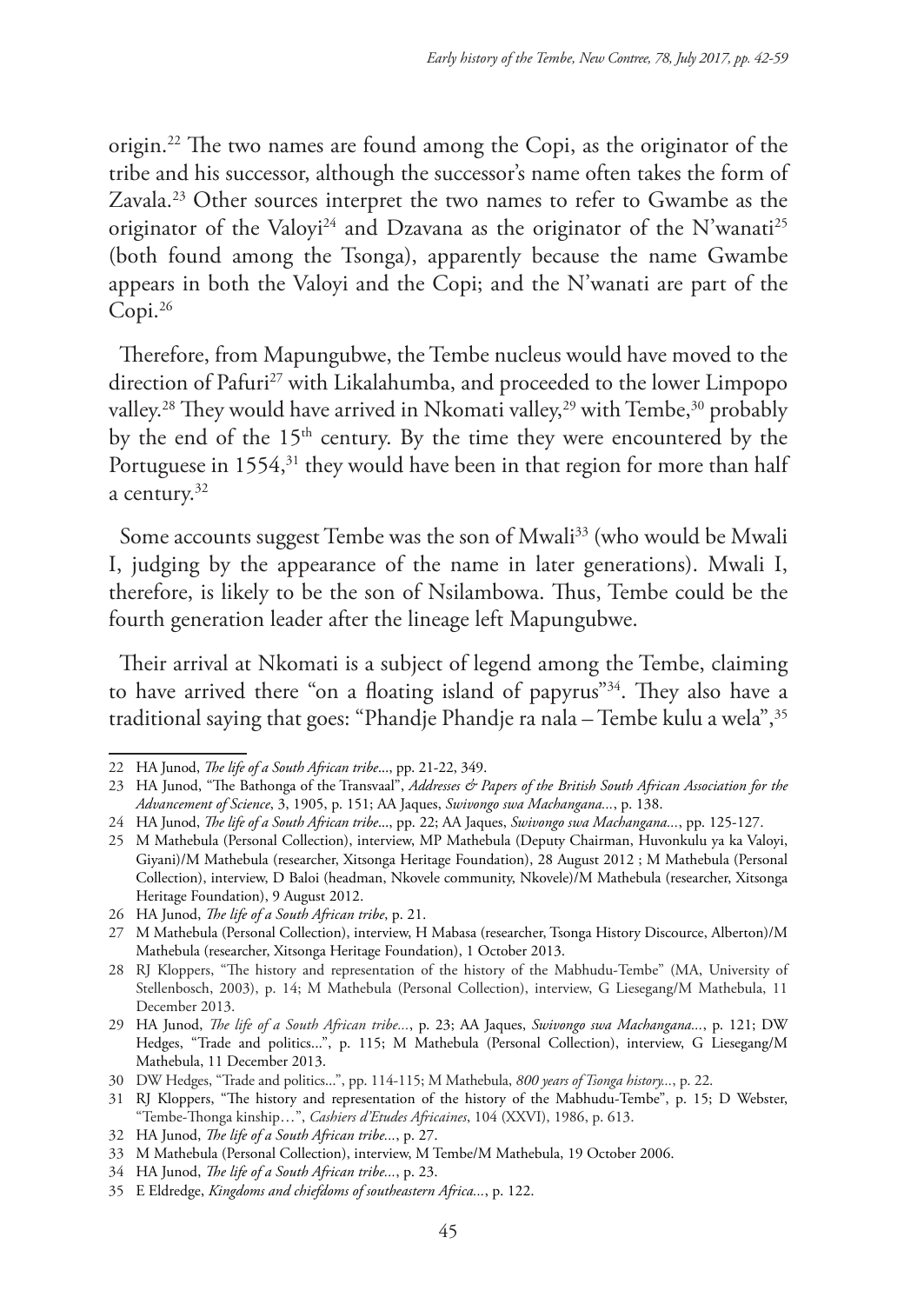explaining the arrival of Tembenkulu (the first or great Tembe). The coastal area east of Manyisa in Mozambique is still called Kalanga, which adds impetus to their claim of having stayed there<sup>36</sup>. They would have crossed over to the south bank later.The Tembe branch at Inhambane could have emerged in the same period<sup>37</sup>, because the Matshinye oral accounts claim its originator, Matshinye, has direct ancestry from Tembe (as his father).<sup>38</sup>

Image 1: The first four rulers of the Tembe



Source: Author's compilation.

By the middle of the  $16<sup>th</sup>$  century, around 1554, there was already a river around Maputo Bay, known as Tembe and recorded by the Portuguese as "Zembe" ('Zembe' could be the original form of the name 'Tembe', meaning 'charcoal' in Kalanga). It was described as "flowing to the mouth" (of the Bay) and "separating the king of that name from the dominion of the king Nyaka (of the kingdom with the same name).<sup>39</sup> Junod<sup>40</sup> explained the naming:

<sup>36</sup> Liesegang 2012:13; M Mathebula (Personal Collection), interview, G Liesegang/M Mathebula, 11 December 2013.

<sup>37</sup> M Mathebula (Personal Collection), interview, G Liesegang/M Mathebula, 11 December 2013.

<sup>38</sup> AA Jaques, *Swivongo swa Machangana...*, p. 64.

<sup>39</sup> HA Junod, *The life of a South African tribe...*, p. 27; A Kuper, "The academic frontier: History of social anthropology", P McAllister (ed), *Culture and the commonplace anthropological essays in honour of David Hammond-Tooke* (Johannesburg, Witwatersrand University Press, 1997), p. 24; RJ Kloppers, "The history and representation of the history of the Mabhudu-Tembe", p. i; J Write, C Hamilton, "Traditions and transformations: The Pongola-Mzimkhulu region in the late 18<sup>th</sup> and early 19<sup>th</sup> centuries", A Duming, B Guest (eds), *Natal and Zululand from earliest times to 1910* (Pietermaritsburg, A New History, 1989), pp. 57-58.

<sup>40</sup> HA Junod, *The life of a South African tribe*..., p. 27.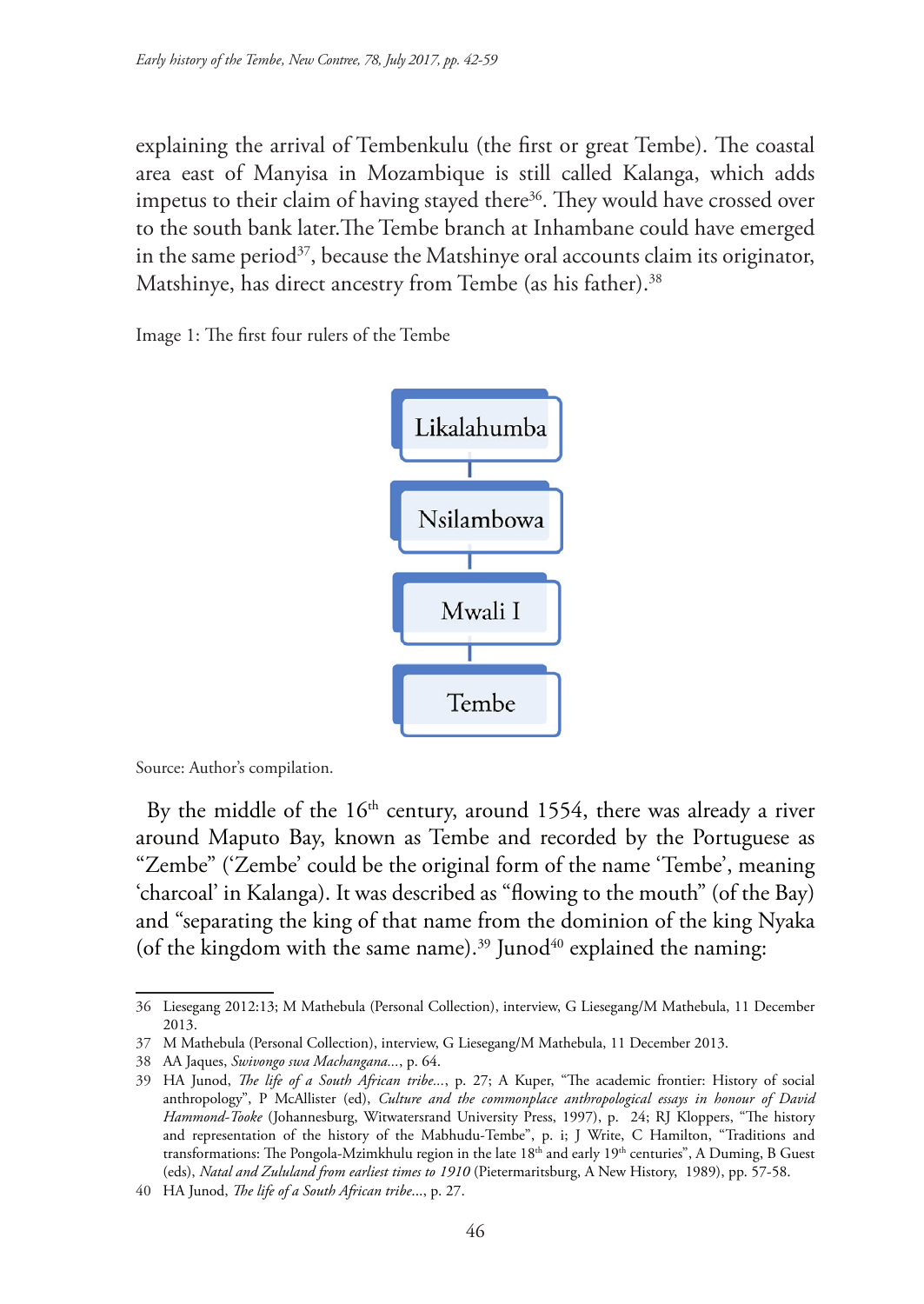If the Natives already called rivers after the name of these chiefs, it is probable that the chiefs themselves were already dead, and had lived in a more or less remote past.

Therefore, if the Tembe arrived further south with their leader with the same name, the man who was reigning as king Tembe in the middle of the 16<sup>th</sup> century was probably his successor. Although records are scarce on his name, some sources suggest he was called Nkupu or Nkupo<sup>41</sup> (otherwise referred to as Nkupu I or Nkupo I due to the name's prevalence in later generations).

Apart from the Nyaka kingdom that bordered the southern part of the Tembe, there was another kingdom called Belingane. It was situated between the present day Maphutha (or Maputsu) and Tembe rivers, in the south and north, respectively, including some parts of Maputo Bay. It was bordered by the Nyaka in the east and the Lebombo (or uBombo) Mountains in the west<sup>42</sup>. Like the Nyaka and the Tembe, the kingdom was probably named after its leader. Some sources mention a man called Buyingane (as in Belingane), who reigned in the area. The Tembe River was also recorded by the early European explorer, Lavanha, as Mclengana. There is a hill not far from the mouth of Maputo River called Nkelengana. Both names are thought to have been derived from Belingane or Buyingane.<sup>43</sup>

In later years, the Tembe abandoned their area north of Nkomati and occupied land of the two southern kingdoms. The first of these kingdoms to fall in their hands was the Belingane as the latter's demise coincided with the rise of the Tembe in the same area.<sup>44</sup> Nkupo I probably spearheaded this expansionist movement, considering the presence of the Tembe already in the area in the middle of the  $16<sup>th</sup>$  century and their expansion towards the end of the century. Therefore, Nkupo I should be regarded as the first king of the Tembe. There is no evidence suggesting that all the other rulers before him presided over an entity qualifying as a kingdom; hence, the reference to the Tembe merely as a lineage in their earlier history.

Nkupo I's successor was Xiguge (also Xiguge I<sup>45</sup> or Sikuke<sup>46</sup>). He probably reigned around the end of the  $16<sup>th</sup>$  century or beginning of the  $17<sup>th</sup>$  century,

<sup>41</sup> HA Junod, *The life of a South African tribe...,* p. 25.

<sup>42</sup> DW Hedges, "Trade and politics...", pp. 103.

<sup>43</sup> HA Junod, "The conditions of natives in East Africa in the sixteenth century according to the early Portuguese documents", *Report of the South African Association for the Advancement of Science,* 1914, p. 148

<sup>44</sup> DW Hedges, "Trade and politics..., pp. 103,117,136,192.

<sup>45</sup> AA Jaques, *Swivongo swa Machangana...*, p. 122; M Mathebula, *800 years of Tsonga history...*, p. 12.

<sup>46</sup> AT Bryant, *Olden times in Zululand and Natal...,* p. 293.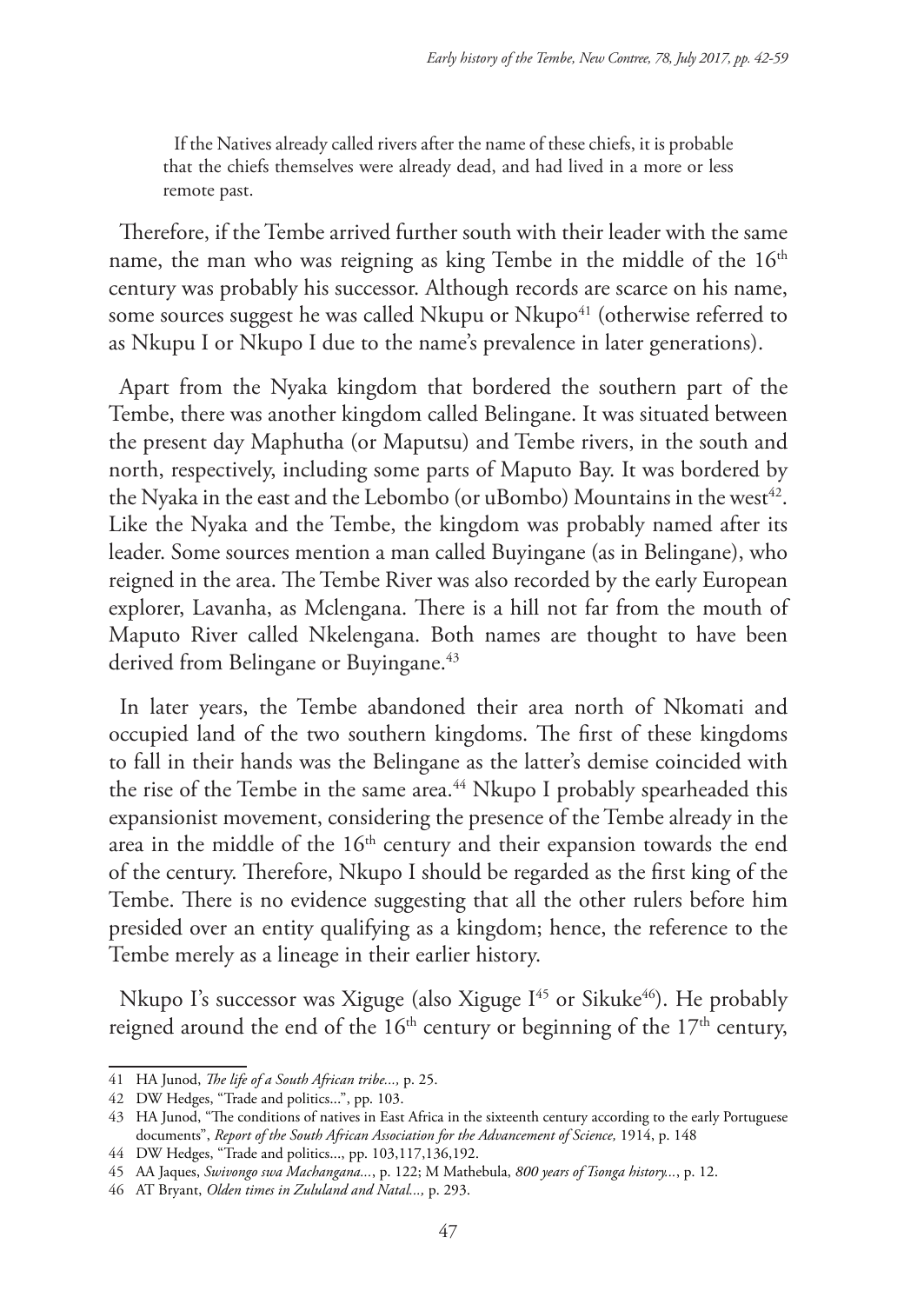contrary to sources that put his reign to the end of the  $17<sup>th</sup>$  century (all derived from Bryant's estimation).<sup>47</sup> In the same century ( $17<sup>th</sup>$  century), two other rulers led the kingdom: Ludahumba<sup>48</sup> or Dhlahumba<sup>49</sup> or Dhlahumbe<sup>50</sup> (probably supposedly Likalahumba II) and Silambowa<sup>51</sup> (probably Nsilambowa II).

Dlahumba should have reigned until around the middle of the  $17<sup>th</sup>$  century or slightly beyond,<sup>52</sup> but certainly not until 1728, as some records suggest.<sup>53</sup> Dlahumba was succeeded by his son, Silambowa,<sup>54</sup> around this period, who had two known sons, Mwali (corrupted by the Tsonga into N'wali - he would supposedly be Mwali II) and Mangobe (also N'wangove/Mangove).<sup>55</sup> Some sources say Mwali II did not reign,<sup>56</sup> but those who claim he did,<sup>57</sup> argue that his reign was brief and ended around 1720.<sup>58</sup> They argue that this was the reason, why his heir, known in Dutch records as Madomadom, was still a minor.59 Therefore, it is safer to say Mwali II had a short reign than that he did not reign at all. The name Madomadom is probably derived from "mudlomadlomana", a sacred wood of the Tembe, where sacrifices for spirits were held.<sup>60</sup> Madomadom was also known as Nkalanki among his people.<sup>61</sup> Mwali II's younger brother, Mangobe, was the ruler of the kingdom as regent for Madomadom.<sup>62</sup>

Mangobe was already a renowned leader among the Rhonga in the early 1720s. In 1723, he approached the Dutch with the aim of establishing trade relations with them, capitalising on their attack earlier that year by the people recorded as "Hottentots" (certainly the Khoi). He is said to have gone to the Dutch fort to offer assistance against the attackers, if they would supply

<sup>47</sup> AA Jaques, *Swivongo swa Machangana...*, p. 122; M Mathebula, *800 years of Tsonga history...*, p. 12.

<sup>48</sup> DW Hedges, "Trade and politics..., p. 262.

<sup>49</sup> AA Jaques, *Swivongo swa Machangana...*, p. 122; M Mathebula, *800 years of Tsonga history...*, p. 12.

<sup>50</sup> DW Hedges, "Trade and politics..., p. 261.

<sup>51</sup> HA Junod, *The life of a South African tribe...*, p. 25; AT Bryant, *Olden times in Zululand and Natal...,* p. 293; AA Jacques, Swivongo swa Machangana..., p. 122; M Mathebula, *800 years of Tsonga history...*, p. 12.

<sup>52</sup> DW Hedges, "Trade and politics...", p. 262; M Mathebula, *800 years of Tsonga history...*, p. 12.

<sup>53</sup> AA Jaques, *Swivongo swa Machangana...*, pp. 122; AT Bryant, *Olden times in Zululand and Natal...,* p. 293; DW Hedges, "Trade and politics...", pp. 123-134.

<sup>54</sup> M Mathebula, *800 years of Tsonga history...*, p. 12.

<sup>55</sup> AA Jaques, *Swivongo swa Machangana...*, p.122; M Mathebula, *800 years of Tsonga history...*, pp. 12; AT Bryant, *Olden times in Zululand and Natal...,* p. 293; HA Junod, *The life of a South African tribe...*, p. 25.

<sup>56</sup> AT Bryant, *Olden times in Zululand and Natal...*, p. 293

<sup>57</sup> AA Jaques, *Swivongo swa Machangana...*, p. 122; M Mathebula, *800 years of Tsonga history...*, p. 12.

<sup>58</sup> DW Hedges, "Trade and politics...", pp. 124, 262.

<sup>59</sup> DW Hedges, "Trade and politics...", p. 124.

<sup>60</sup> HA Junod, *The life of a South African tribe...*, pp. 382-283.

<sup>61</sup> DW Hedges, "Trade and politics...", p. 261.

<sup>62</sup> DW Hedges, "Trade and politics...", pp. 124, 262.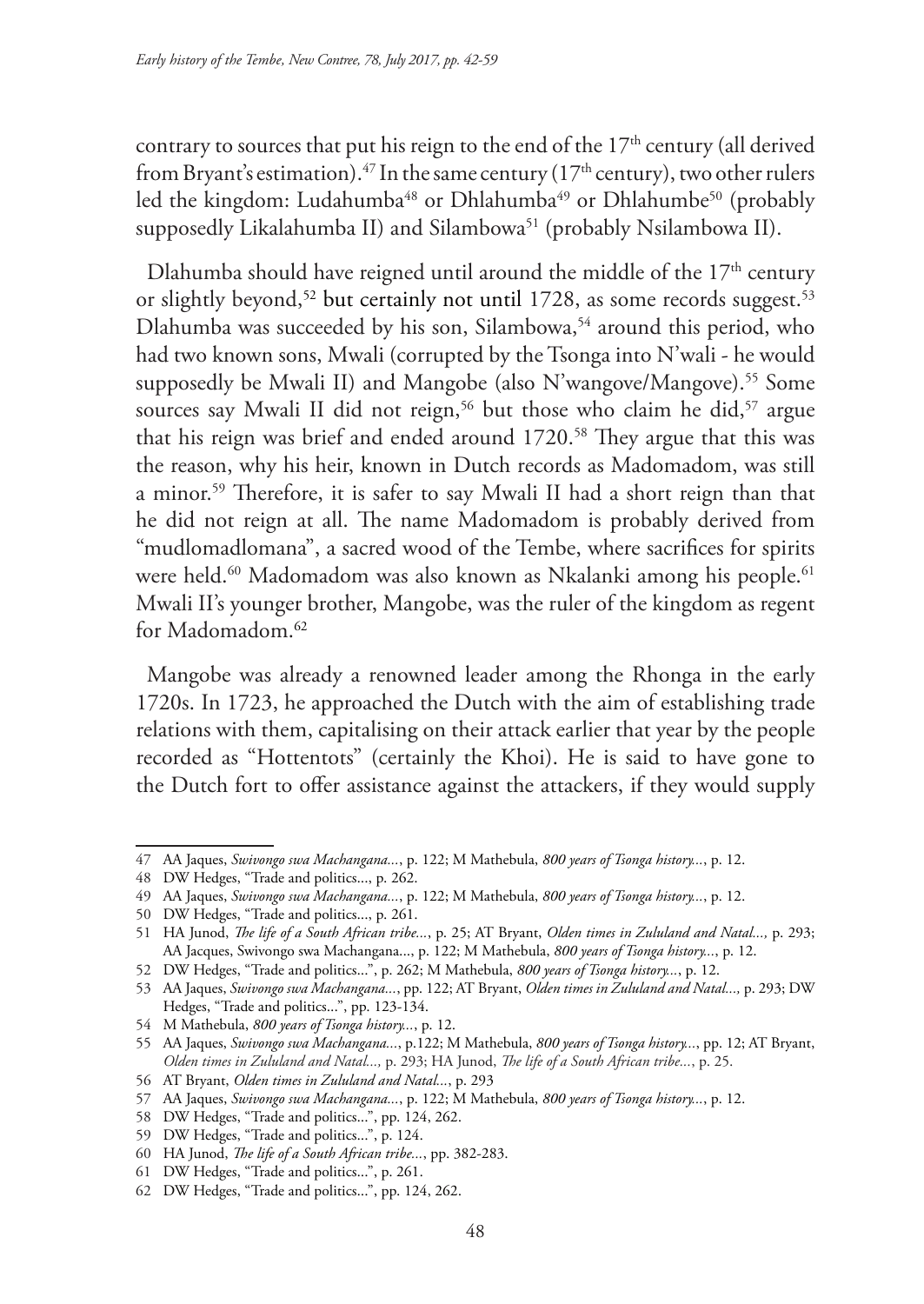firearms in order to execute such aid. The request for arms was declined,<sup>63</sup> but he went on to spearhead major expansions of the Tembe territory to the south from the middle of the third decade of the  $18<sup>th</sup>$  century.<sup>64</sup> In 1725, his forces crossed the Maputo River and invaded the Maxavane (a splitter kingdom of the Nyaka), defeating their forces. They acquired a large number of cattle from the territory, and confiscated 80 of what the Dutch records describe as "marketable goods". They also took most of the land belonging to the Maxavane and reduced their country and power and, to a large extent, their significance in the region.<sup>65</sup>

In 1728, Madomadom took over from Mangobe and forced the latter into exile in Maxavane's country.<sup>66</sup> Madomadom probably learned a lot from the prowess of Mangobe. He soon proved himself as one of the respected military men in the region. He joined forces with his neighbour in Mpfumu, Mbhinyi (also recorded as Biri or Bin), in a series of conflicts with another of his neighbouring kingdoms, Mazwaya, to help the Mpfumu break away from the Mazwaya overlordship.

Earlier in 1720, the Mazwaya had attacked Mbhinyi and reduced his kingdom to their tributary. An officer of the Mazwaya, known as Mateke, had been appointed as governor over Mpfumu.<sup>67</sup> The combined forces succeeded in forcing the Mazwaya to retreat northward to the left bank of the Nkomati River. By October 1728, they had penetrated further north to the village of Maswanganyi (recorded as Massanguano),<sup>68</sup> called Byandlani,<sup>69</sup> on the Nkomati. The army then turned to attack the Matsolo, whose chief was also forced to abandon his lands.<sup>70</sup> In the beginning of 1729, the Mpfumu and the Tembe moved successfully further north against the N'wamba. In April 1729, however, a combined force of Manyisa, Matsolo, Mateke and Mazwaya marched against and defeated the Mpfumu, who, on this occasion, were not aided by troops from the Tembe. Nevertheless, Mbhinyi took refuge in Tembe country, $71$  but later returned to rule his people. $72$ 

<sup>63</sup> DW Hedges, "Trade and politics...", pp. 123-124.

<sup>64</sup> DW Hedges, "Trade and politics...", p. 124; AA Jaques, *Swivongo swa Machangana...*, p. 122; D Webster, "Tembe-Thonga kinship…", *Cashiers d'Etudes Africaines*, 104 (XXVI), 1986, p. 613.

<sup>65</sup> DW Hedges, "Trade and politics ...", pp. 124; A Smith, Delagoa and the trade of south-eastern Africa", R Gray, D Birmingham (eds), Pre-colonial African trade: Essays on trade in central and eastern Africa before 1900 (Oxford, Oxford University Press, 1970), p. 281.

<sup>66</sup> DW Hedges, "Trade and politics...", p. 125.

<sup>67</sup> E Eldredge, *Kingdoms and chiefdoms of southeastern Africa...*, p. 127.

<sup>68</sup> DW Hedges, "Trade and politics...", p. 124.

<sup>69</sup> AA Jaques, *Swivongo swa Machangana...,* p. 62.

<sup>70</sup> DW Hedges, "Trade and politics centuries...", p. 124.

<sup>71</sup> DW Hedges, "Trade and politics...", p. 125.

<sup>72</sup> DW Hedges, "Trade and politics...", p. 126.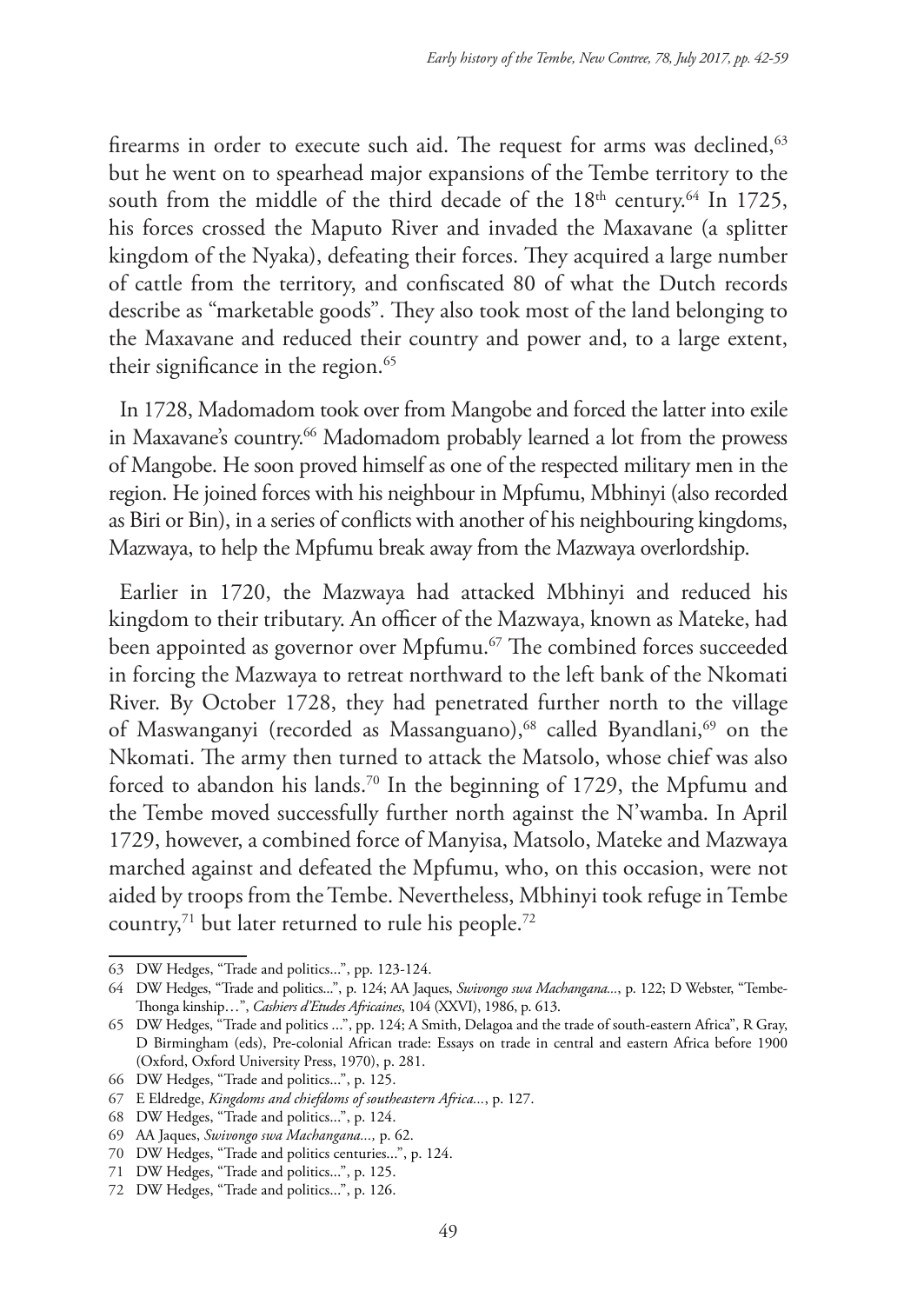However, Madomadom's power was soon challenged by Mangobe, who launched a series of attacks from Maxavane's country.73 By November 1731, Mangobe had taken over as the ruler of the Tembe, and Madomadom was in exile in Mpfumu. Mbhinyi attempted to help his dispossessed neighbour and friend regain his throne, but to no avail.

The dispute between the two branches of the Tembe ruling lineage continued for some years, until Mangobe totally defeated Madomadom,<sup>74</sup> who eventually died in 1746.75 Some sources suggest he was killed by Mangobe and Maputsu (Mangobe's junior son),<sup>76</sup> but the two houses continued to fight until around 1795.77

By the middle of the  $18<sup>th</sup>$  century, the Tembe territory had expanded extensively south of Maputo Bay. It stretched from the ocean in the east to the Lebombo hills in the west and from Maputo Bay to a distance of "twelve days" in the south,<sup>78</sup> around Mfolozi and Mkhuze. It was one of the largest kingdoms in the region.

The might of Mangobe and the immensity of the area he controlled are reflected in traditions among the tribespeople, which show his status as the "maker"' of the kingdom.<sup>79</sup> He later established his capital near the presentday village of Madubula, next to the forest, where his remains lie in the royal cemetery, in the southern part of the province known as Matutwini<sup>80</sup> (Some sources suggest it is probable that Madubula could have been forced south by the Portuguese occupation because the old cemetery is west or northwest of Matutwini, partly under the road from Porto Henrique to Matutwini, east of the former S Roque Mission. The 1.250.000 map of the area has a small flat valley (baixa) identified as Mangobe nearby).<sup>81</sup>

Mangobe further ensured his control of the lowlands, including the right bank of the Maputsu River, by placing his sons there as governors. Of his chief wife, Mitshandlwane,<sup>82</sup> Mangobe had three sons, each with a responsibility

<sup>73</sup> DW Hedges, "Trade and politics...", p. 125.

<sup>74</sup> DW Hedges, "Trade and politics...", p. 126.

<sup>75</sup> DW Hedges, "Trade and politics...", p. 12.

<sup>76</sup> M Mathebula (Personal Collection), interview, G Liesegang/M Mathebula, 11 December 2013; DW Hedges, "Trade and politics...", p. 125.

<sup>77</sup> M Mathebula (Personal Collection), interview, G Liesegang/M Mathebula, 11 December 2013.

<sup>78</sup> DW Hedges, "Trade and politics...", p. 12.

<sup>79</sup> DW Hedges, "Trade and politics...", p. 126.

<sup>80</sup> DW Hedges, "Trade and politics...", pp. 134-135.

<sup>81</sup> M Mathebula (Personal Collection), interview, G Liesegang/M Mathebula, 11 December 2013.

<sup>82</sup> M Mathebula (Personal Collection), interview, M Tembe/M Mathebula, 19 October 2006.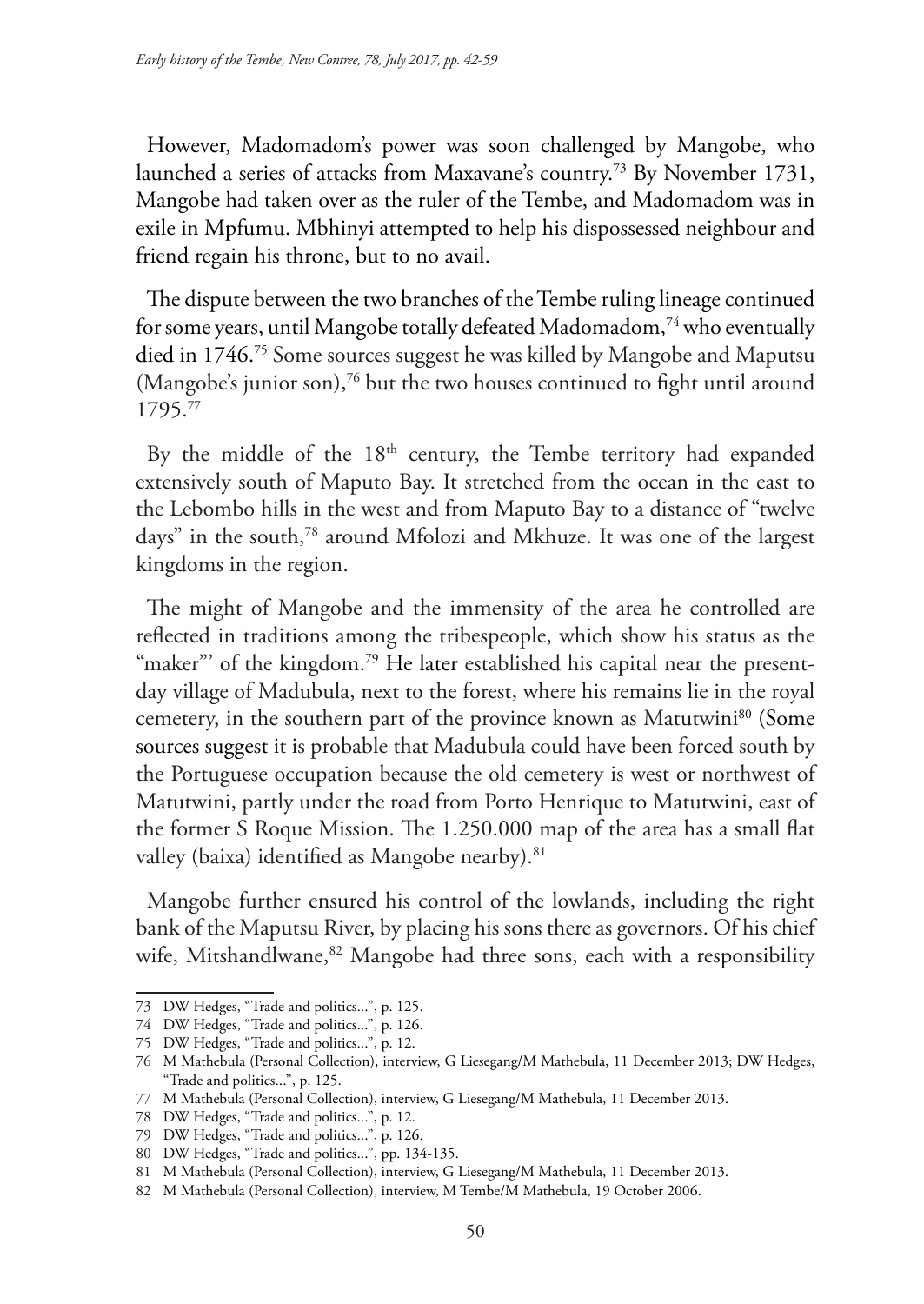for a major province of Tembe country: Nkupo II was given the northern province, bordering the shores of Maputo Bay; Mbhanyele ruled Matutwini (including the new capital); while Maputsu was appointed to the area south and east of the river to which later custom gave his name. A fourth son, Ndhumu (also Ndumu or Ndumo from a junior house), was given the area near the confluence of the Pongola and Great uSuthu rivers.83 Nkupo II was the eldest and heir, Mbhanyele the second eldest and Maputsu the youngest from the great house.<sup>84</sup> Two other sons from junior houses are also mentioned:

Mahulule<sup>85</sup> and Mbendane.<sup>86</sup> Around this time, the Tembe was the most powerful kingdom around the present-day Maputo Bay.87

Image 2: List of Mangobe's sons



Source: Author's compilation.

Only Maputsu took it upon himself to expand the territory he was given by his father. He and his sons further consolidated the kingdom to the south and southeast, effectively absorbing the southern Nyaka and its constituent chiefdoms and subjugating the reigning king Muthovotahomu.88 Maputsu is remembered as "the most intelligent, proud, arrogant, warlike and intrepid' (of Mangobe's sons). Among the tribespeople, he is known as the *hosi* (chief) who "lit the fire", the man who "founded the kingdom",<sup>89</sup> certainly in reference to consolidating his own kingdom in the south later on.

<sup>83</sup> DW Hedges, "Trade and politics...", p. 135.

<sup>84</sup> HA Junod, *The life of a South African tribe...*, p. 329

<sup>85</sup> DW Hedges, "Trade and politics...", pp. 144,261.

<sup>86</sup> DW Hedges, "Trade and politics...", p. 261.

<sup>87</sup> A Smith, Delagoa and the trade of south-eastern Africa", R Gray, D Birmingham (eds), *Pre-colonial African trade: Essays on trade in central and eastern Africa before 1900* (Oxford, Oxford University Press, 1970), pp. 281; RJ Kloppers, "The history and representation of the history of the Mabhudu-Tembe" (MA, University of Stellenbosch, 2003), p. i .

<sup>88</sup> HA Junod, "The conditions of natives in East Africa...", *Report of the South African Association for the Advancement of Science*, 1914, p. 147; HP Junod, *Matimu ya Vatsonga (1498-1650)* (Sasavona Publishers, Braamfontein, 1977), pp. 71, 73.

<sup>89</sup> DW Hedges, "Trade and politics...", pp. 137-138.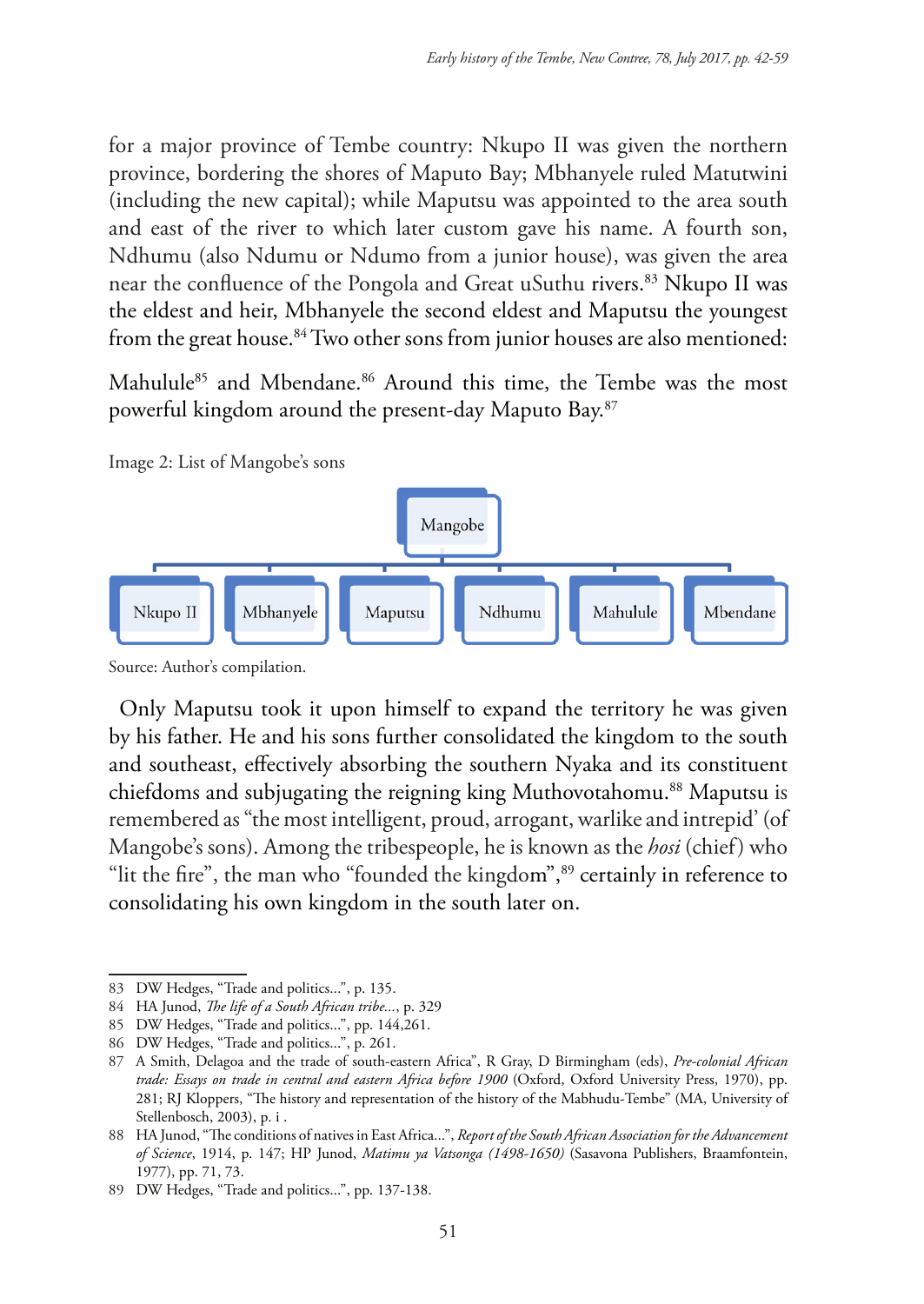Though there is no certainty about the date of Mangobe's death, some sources suggest that this occurred in the period 1758-1765.<sup>90</sup> Some sources suggest  $1764<sup>91</sup>$  and  $1754<sup>92</sup>$  although records exist of some activities still reflecting his name as late as 1758.<sup>93</sup> Because no other activities in his name are mentioned beyond 1758, this could be the more realistic year of his death. Nevertheless, Mangobe became the last king to rule over the united Tembe kingdom.

Image 3: List of rulers in the united Tembe kingdom



Source: Author's compilation.

Nkupo II, as the eldest son and legitimate heir, succeeded Mangobe. However, his capital remained in a forested part of northern Tembe, in the area immediately south of the bay, rather than in the south near that of Mangobe. Tradition relates that he had none of the spirit of a ruler, but was weak and indecisive. His conduct of affairs was so out of keeping with that of his father that his brothers in the southern provinces of the kingdom were inspired to declare their independence.<sup>94</sup>

<sup>90</sup> DW Hedges, "Trade and politics...", pp. 137, 282; RJ Kloppers, "The history and representation of the history of the Mabhudu-Tembe", (MA, University of Stellenbosch, 2003), p. 17.

<sup>91</sup> DW Hedges, "Trade and politics...", p. 293.

<sup>92</sup> AA Jaques, *Swivongo swa Machangana...*, p. 122; M Mathebula, *800 years of Tsonga history...*, p. 12.

<sup>93</sup> DW Hedges, "Trade and politics...", p.138.

<sup>94</sup> DW Hedges, "Trade and politics...", p. 137.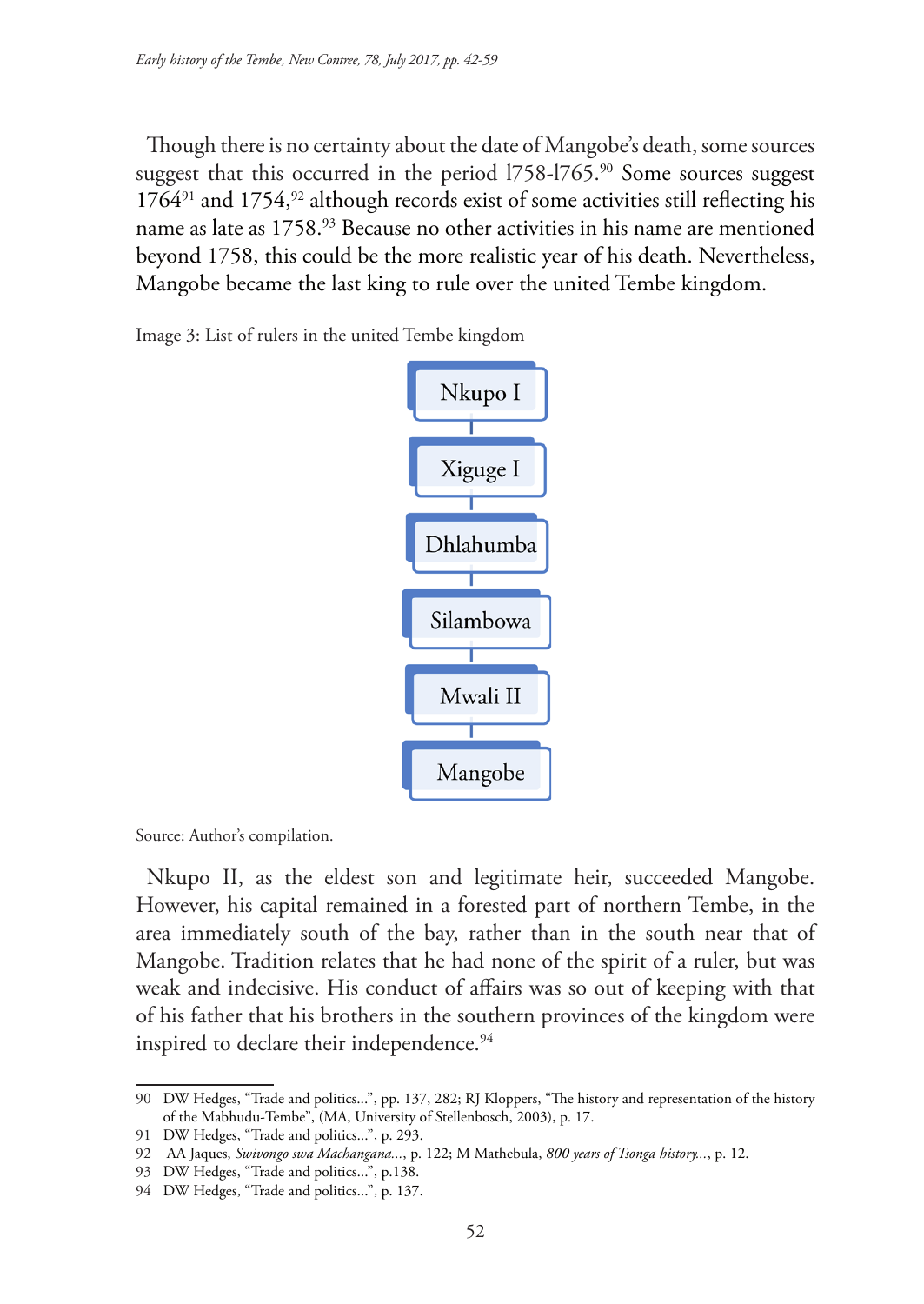Image 4: Tembe Provinces that seceded after the death of Mangobe. Maputsu (marked Mabudu) was the largest of these provinces. Mbhanyele's province (formerly Matutwini, marked Mapanielle) incorporated Ndhumu's province in the west. Nkupo II retained the northern province which retained the name Tembe.

Maputsu was first to secede with his large province, followed by Mbhanyele, who also took the territory of Ndhumu with him. In addition to the secession of his brothers, Nkupo II's much reduced kingdom faced another threat. Madomadom had left a son, Xiguge II, who claimed his rightful inheritance shortly after Nkupo II's accession.<sup>95</sup>



Source: L Chewins, "Trade at Delagoa Bay: The influence of trade on political structures, 1721-1799" (MA, Wits, 2015), p. 110.

Tradition recounts that Nkupo II succeeded in capturing the pretender, who was bound hand and foot and thrown in the river; however, Xiguge II actually had the good fortune to escape this predicament.<sup>96</sup>

<sup>95</sup> DW Hedges, "Trade and politics...", p. 143.

<sup>96</sup> DW Hedges, "Trade and politics...", pp. 143-144.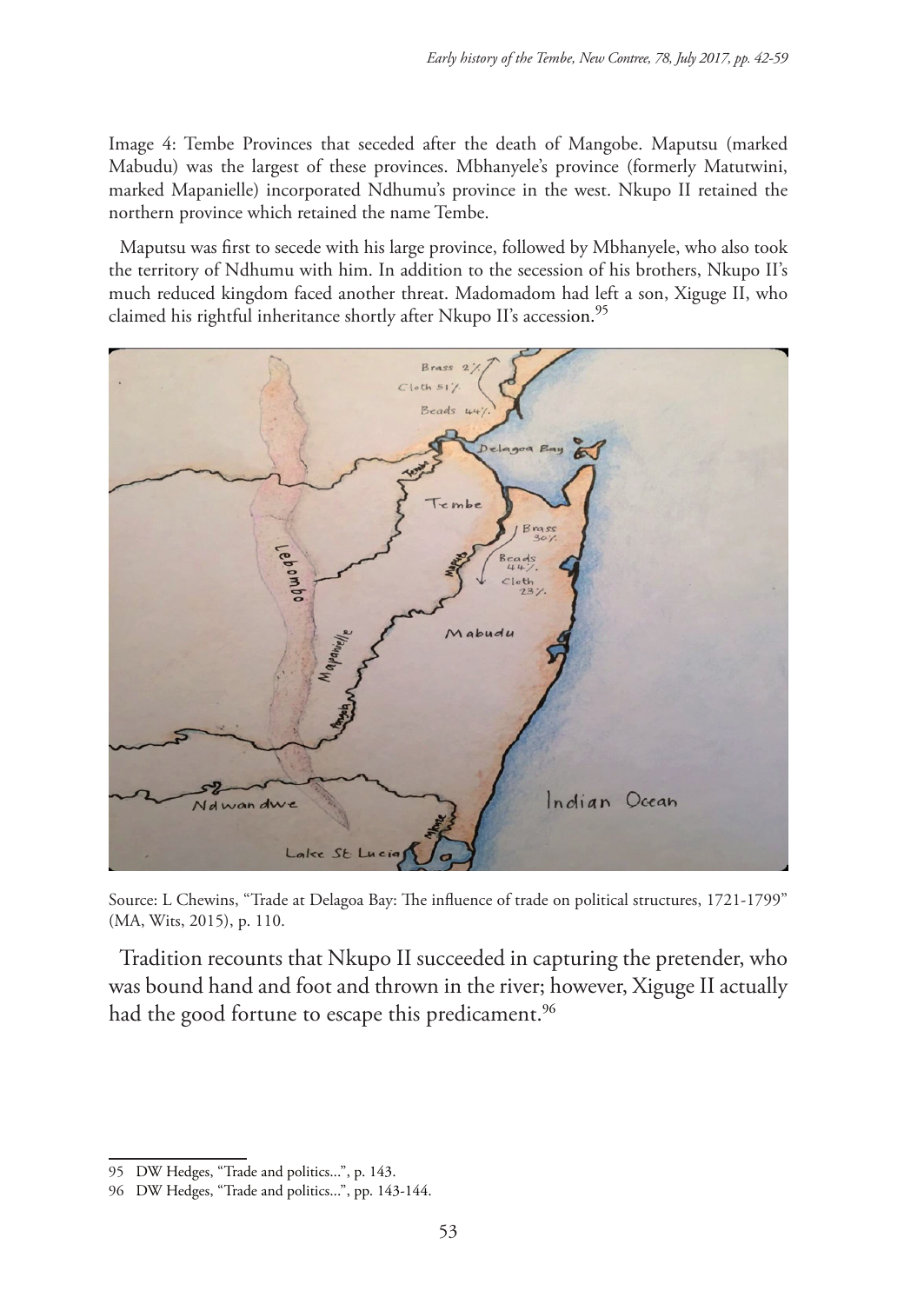Nkupo II's short reign was followed by that of Muhari<sup>97</sup> (also called Mhali<sup>98</sup>) or Muhali<sup>99</sup> – probably from Mwali and would have been Mwali III) in 1771.<sup>100</sup> He seems to have been a statesman of much greater energy, but his leadership was soon challenged by Xiguge II, whose second attempt to install himself also failed. On this occasion, however, Xiguge II was not captured, but became a fugitive, eventually taking up residence in Matsolo country.

However, the arrangement between Xiguge II and the chief of Matsolo became a cause of dispute between the Matsolo and the Tembe. In July 1777, Xiguge II was expelled from Matsolo. Towards the end of July 1777, Muhari called a meeting of his councillors to discuss the situation brought about by his rival's expulsion. Xiguge II went to the Tembe capital and appeared at the meeting, determined on a conciliatory course. He asked, however, for the restitution of the province that his father had governed as a young man. Instead, Muhari executed him and fourteen of his family members.101

Though Muhari thus regained authority and prestige in northern Tembe, he did not succeed in achieving control over his uncles' territories to the south. During the famine of spring 1777, Mbhanyele, who ruled over the province which included Mangobe's gravesite was host to Maputsu, Ndhumu and Mahulule, but not Muhari, when they gathered to slaughter cattle as a sacrifice to their ancestor Mangobe.

Muhari was unable to control the relationships between his uncles and the Austrians, despite the fact that the Austrian factory was in his territory and, when signing the treaty with the Austrians he claimed that Maputsu and Mbhanyele belonged to his kingdom. The Austrians later made separate treaties with Maputsu and Mbhanyele to facilitate trade in their respective areas.102

The common and probably correct view is that Maputsu died in 1782.<sup>103</sup> However, there are sources suggesting that he was still alive in the early

<sup>97</sup> HA Junod, *The life of a South African tribe...*, p. 25; DW Hedges, "Trade and politics...", pp. 143-144.

<sup>98</sup> DW Hedges, "Trade and politics...", p. 261.

<sup>99</sup> DW Hedges, "Trade and politics...", p. 262.

<sup>100</sup> HA Junod, *The life of a South African tribe...*, p. 25.

<sup>101</sup> DW Hedges, "Trade and politics...", pp. 143-144.

<sup>102</sup> DW Hedges, "Trade and politics...", p. 144.

<sup>103</sup> AA Jaques, *Swivongo swa Machangana...*, p. 122; DW Hedges, "Trade and politics...", p.262; M Mathebula, *800 years of Tsonga history...,* p. 12; D Mthethwa, "The mobilization of history and the Tembe chieftaincy in Maputaland, 1896-1997" (MA, University of Natal, 2002), p. 50.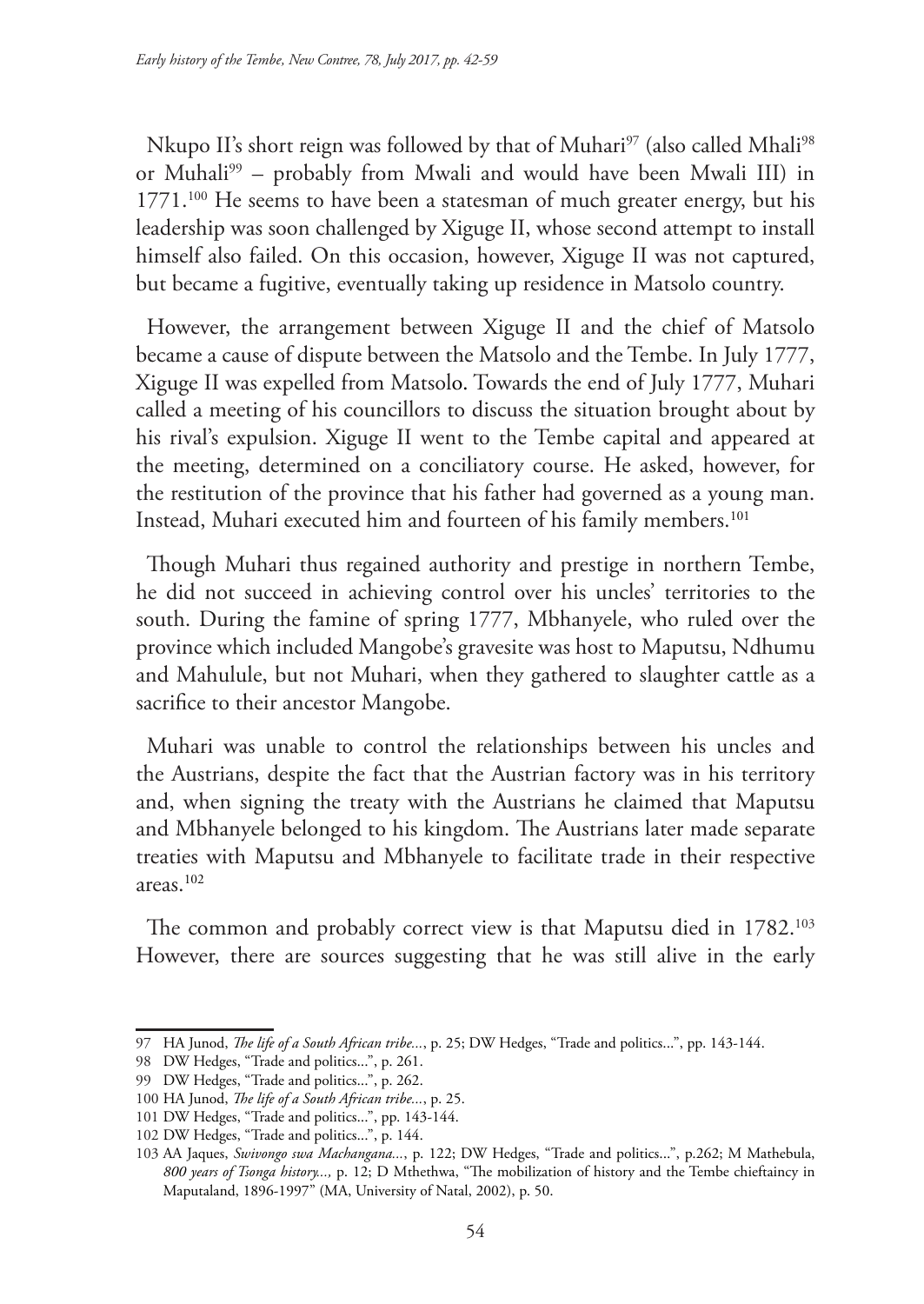1790s,104 apparently because of his name still lingering in political circles. According to some accounts among the Tembe, Maputsu was supposed to have been succeeded by his son, Mwayi<sup>105</sup> or Muwayi<sup>106</sup> (certainly a corruption of Mwali<sup>107</sup> and therefore supposedly Mwali IV). These sources suggest that he did not reign and that Maputsu's substantive successor was Makasane, the son of Mwayi.108 However, Mwayi seems to have reigned from 1782. Some historic sources recount that Mwayi was as forceful and authoritative as his father, and remembered particularly for his defeat of Sabi, the son and successor to Mbhanyele, whose territory was brought within the ambit of the Maputsu<sup>109</sup> (Mbhanyele had died somewhere around 1780).<sup>110</sup> Mwayi died during this battle in 1798<sup>111</sup> and Makasane succeeded him.<sup>112</sup>

Muhari was succeeded by the man known in ancient records as "Kapell" or "Capella"<sup>113</sup> (probably Khavele), in 1795.<sup>114</sup> His relationship with Muhari is not clear. Some records seem to suggest he was his son<sup>115</sup> and others state he was his brother.116 Sources suggest "Kapell" was *"*very powerful and had always with him a merchant, who traded in ivory".117 His royal salutation was "Ngholanyama", meaning lion, which men recited, while crawling on their knees before the king.<sup>118</sup> This salutation could have been shared with the southern kingdom of Maputsu, in addition to the ones it had.

- 109 DW Hedges, "Trade and politics...", p. 153.
- 110 DW Hedges, "Trade and politics...", p. 261.

<sup>104</sup> DW Hedges, "Trade and politics...", pp. 153; RJ Kloppers, *"The history and representation of the history of the Mabhudu-Tembe"*, (MA, University of Stellenbosch, 2003), p. 10.

<sup>105</sup> AT Bryant, *Olden times in Zululand and Natal...*, p. 293; HA Junod, *The life of a South African tribe...*, pp. 25; D Mthethwa, "The mobilization of history and the Tembe chieftaincy in Maputaland, 1896-1997" (MA, University of Natal, 2002), p. 50.

<sup>106</sup> HA Junod, *The life of a South African tribe...*, p. 25.

<sup>107</sup> Hedges 1978:261; D Mthethwa, "The mobilization of history and the Tembe chieftaincy in Maputaland, 1896- 1997" (MA, University of Natal, 2002), p. 50.

<sup>108</sup> AA Jacques, *Swivongo swa Machangana...*, pp. 122; M Mathebula, *800 years of Tsonga history...,* p. 12.

<sup>111</sup> RJ Kloppers, "The history and representation of the history of the Mabhudu-Tembe", (MA, University of Stellenbosch, 2003), p. 31; HA Junod, *The life of a South African tribe...*, p. 25; AT Bryant, *Olden times in Zululand and Natal...*, p. 293; Mthethwa, "The mobilization of history and the Tembe chieftaincy in Maputaland, 1896-1997" (MA, University of Natal, 2002), p. 53.

<sup>112</sup> DW Hedges, "Trade and politics...", p. 153.

<sup>113</sup> HF Fynn (letter), MG Theal, *Records of South-East Africa, 2* (Cape Town, Government of the Cape Colony, 1908), p. 471.

<sup>114</sup> HA Junod, *The life of a South African tribe...*, pp. 25; AT Bryant, *Olden times in Zululand and Natal...*, p. 293.

<sup>115</sup> Owen 1823 (letter), MG Theal, *Records of South-East Africa, Vol. 2* (Cape Town, Government of the Cape Colony, 1908), p. 486.

<sup>116</sup> HA Junod, *The life of a South African tribe...*, p. 25.

<sup>117</sup> HA Junod, *The life of a South African tribe...*, p. 141.

<sup>118</sup> HA Junod, *The life of a South African tribe...*, p. 383.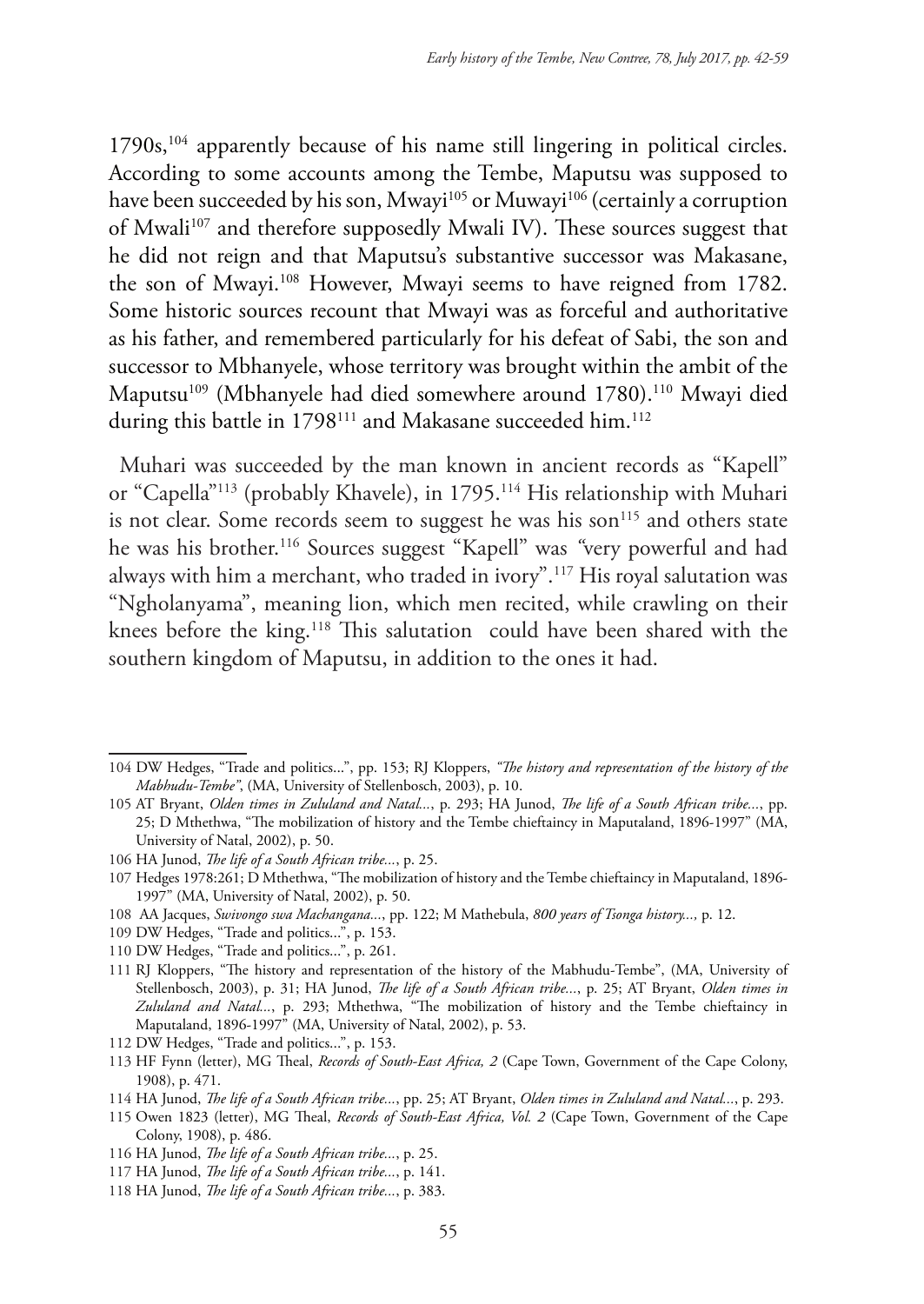Therefore, by the end of the  $18<sup>th</sup>$  century, the Tembe had split into two kingdoms: the northern Tembe retaining the original name and the southern kingdom adopting that of Maputsu, its founder. The split effectively took place, when Nkupo II took over, originally splitting the kingdom into three, but the Maputsu soon thereafter brought the other splitter kingdom into their fold and reduced the number to two.

Image 5: Rulers of the two branches of the Tembe at the end of the 18<sup>th</sup> century



Source: Author's compilation.

## **Conclusion**

The Tembe's migration is traceable from Mapungubwe in 1280, where they were part of the Kalanga. Although there has been some uncertainty around the originator of the lineage, the two names of the people believed to be "the first men on earth" in the Tembe legend are believed to be the originator of the tribe and his successor. From Mapungubwe, they migrated to Pafuri, then to the lower Limpopo valley, before settling in the Nkomati valley.

Between Mapungubwe and Nkomati valley, four rulers probably reigned: Likalahumba, Nsilambowa, Mwali I and Tembe, the latter certainly arriving with the lineage in the Nkomati valley. While living in the Nkomati valley, Matshinye, one of the sons of Tembe, moved to Inhambane to establish a chieftainship there. He should be the brother to Nkupo I, who succeeded Tembe. Nkupo I is the man, who transformed what could have been a simple